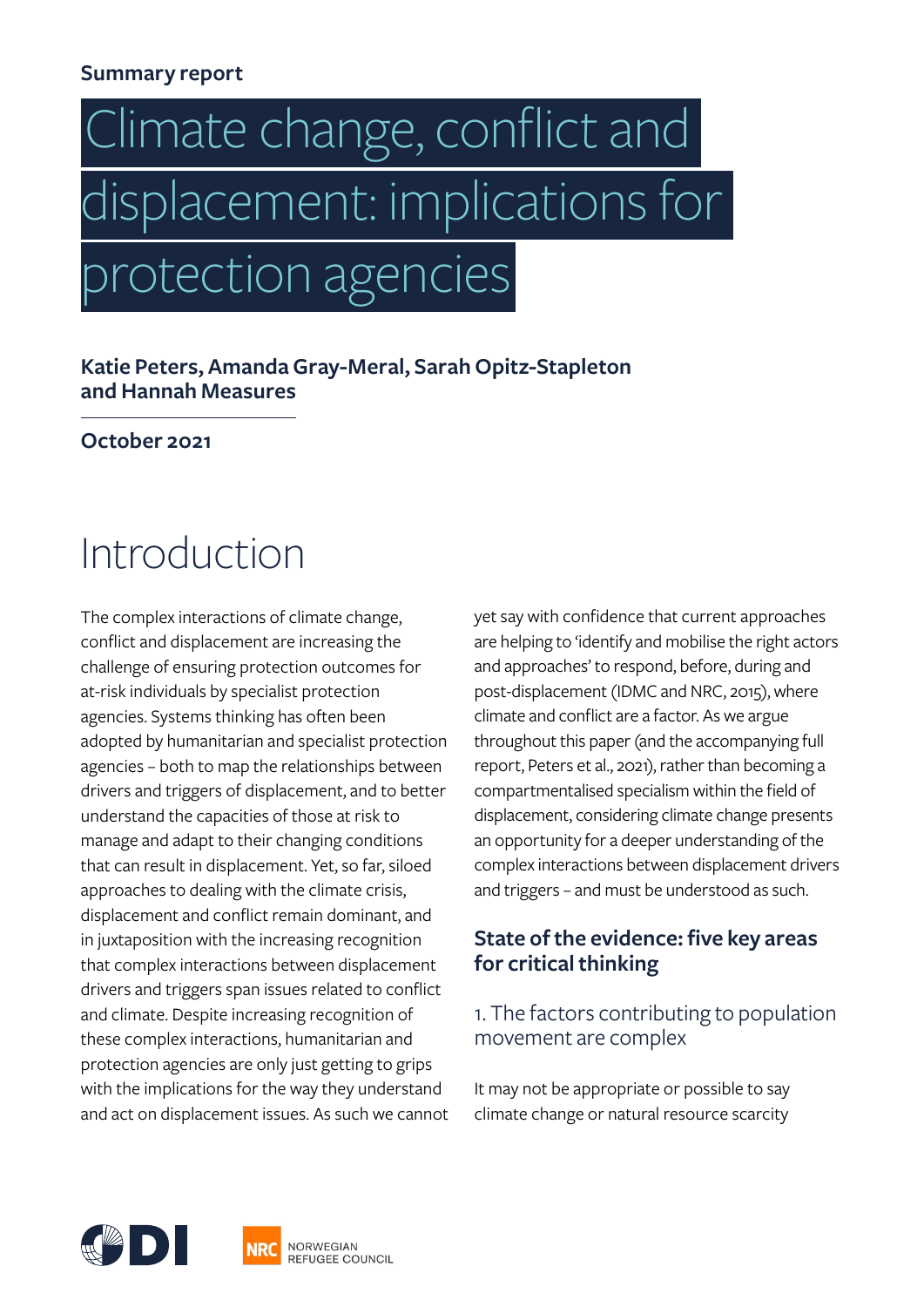'cause' movement or conflict. To understand the intersection of climate change, conflict and displacement, we need to consider vulnerability, inequality, rights and power (Klepp, 2017).

Mobility reflects a continuum of choice, ranging from forced displacement without choice to fully chosen migration. Displacement and migration patterns are likely to change under increasing climate and demographic pressures (Rigaud et al., 2018), including in contexts already contending with issues of conflict and underserved protection needs.

#### 2. Climate change may become a more direct driver of displacement in the absence of appropriate mitigating actions

The evidence and practice on climate-induced/ environmental population movement is weak and contested (Opitz-Stapleton et al., 2017). Displacement tracking tends to focus on those displaced by rapid-onset, extreme events and not the harder to track slow-onset, creeping changes in seasons and environmental degradation (IPCC, 2019).

The World Bank's Groundswell study (Rigaud et al., 2018) is one of the few to project the impact of adaptation measures on reducing internal displacement and migration (to between 50% and 80% of that if no action were taken). But if international climate mitigation commitments are not met and adaptation options are not prioritised, climate change will continue to accelerate and could become a stronger factor in displacement and migration in contexts where people are already highly vulnerable. Displacements may result in direct threats to the enjoyment of rights to life, adequate standard of living, safety and security.

#### 3. Climate change has implications for protection concerns

Changing weather patterns and the impacts of climate change intersect with disruptions to, access to and control over land, natural resources, livelihoods, individual rights, freedoms and lives. In turn, these may threaten the enjoyment of the right to life; physical integrity; an adequate standard of living; health, water and sanitation; and self-determination and development (UNHCR, 2020).

These factors can impact the decision and ability to cross an international border and have implications in terms of legal protection status (ibid.).

#### 4. The displacement outcome remains of greater importance than the specific climate factor

Debates continue over the strength of the evidence linking climate change and conflict, and displacement consequences – in part because of the different research parameters employed (Peters et al., 2020). But safeguarding the rights of those displaced, meeting humanitarian needs and blending the immediate provision of livelihoods, shelter and food security with longer-term durable solutions remains the primary concern for protection agencies over identifying the specific climate factor as a displacement driver – which could be incredibly granular, varying by household or even individual.

Focusing on displacement outcomes also helps turn attention to the need to devise collective adaptive preparedness and response strategies, which serve displacement-affected people in a changing climate who are also contending with issues of conflict and violence.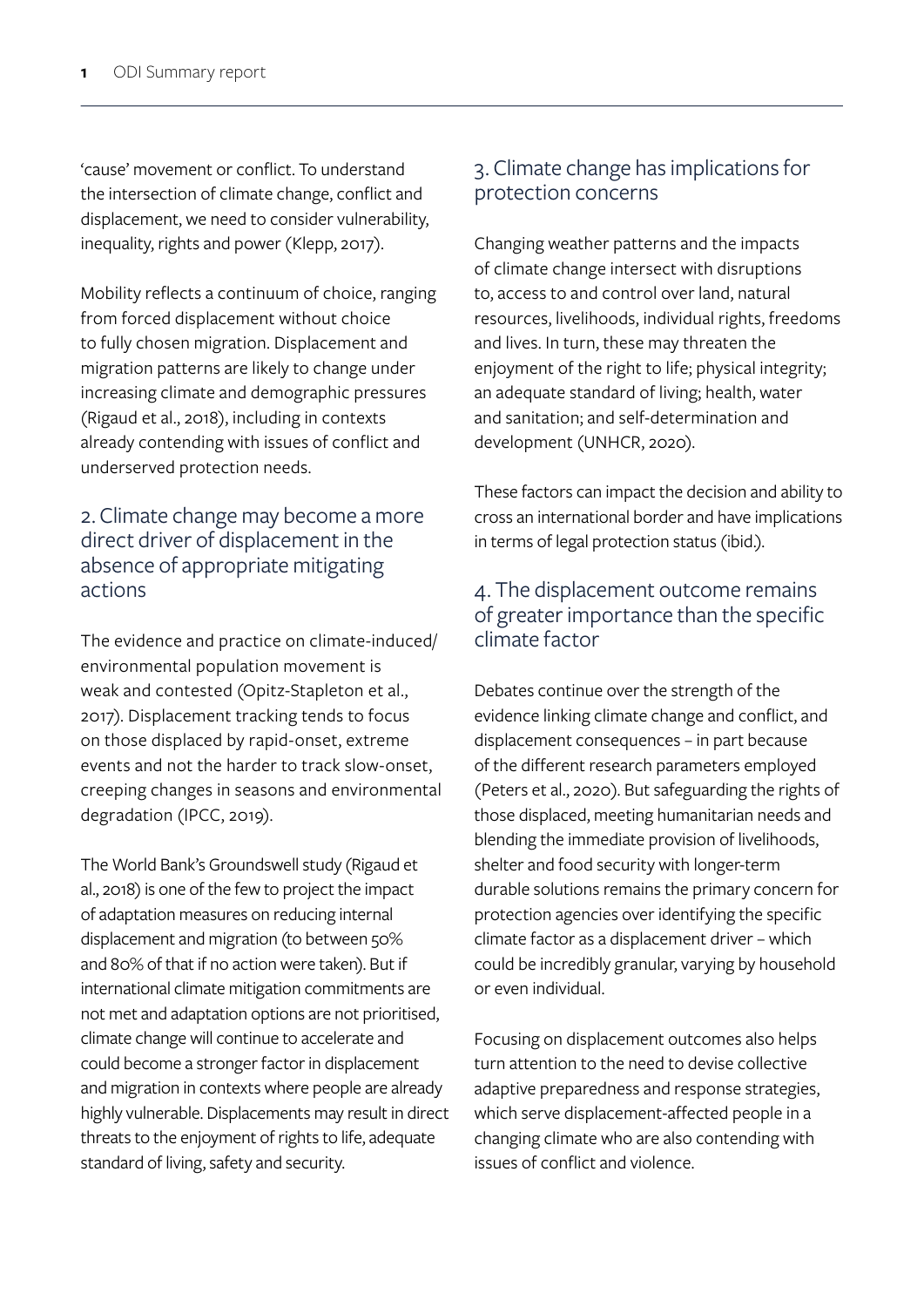#### 5. Protection agencies should continue to address pre-existing intersectional vulnerabilities

While the intersectional dimensions of linked climate-conflict-displacement impacts are often cited (e.g., UNDRR, 2020), there is limited evidence documenting the intersectional vulnerabilities and impacts for different communities over varying temporal or geographical scales.

Contexts experiencing challenges associated with violence, armed conflict and non-armed conflict are typically more vulnerable to climate change impacts. This is owing to there being less effective climate and disaster risk governance and management systems in place and lagging socioeconomic development (Peters, 2019). In turn, the climate impacts and protection consequences for these populations are driven by underlying vulnerabilities, which change over time.

Greater emphasis is needed on addressing these pre-existing, intersectional vulnerabilities amongst disaster-prone populations than on the hazard itself. Intersectional profiles will shape an individual's ability to deal with disaster impacts, and whether an individual qualifies for international protections.

#### **Where to next: implications and recommendations**

By no means an exhaustive list, protection agencies should consider the following as they seek to address the protection challenges arising from the climateconflict-displacement nexus. More details on each of the recommendations can be found in the full report.

# Advocate to close legal protection gaps

• Demand greater clarity around the legal basis for access to a country's territory.

- Continue to work in collaboration with the Platform on Disaster Displacement to better understand how the Global Compact on Refugees can ensure protection and humanitarian support to those forcibly displaced by natural hazardrelated disasters (UNHCR, 2018).
- Develop, implement and promote organisational Climate Action Frameworks (in line with UNHCR (n.d.) and the Norwegian Refugee Council) to steer future policy and advocacy work.

# Close knowledge gaps

- Take a longer-term perspective on tracking the multifaceted drivers of displacement in contexts where climate change, conflict and displacement interact, and ground truthing findings with the lived experiences of communities affected by this tripartite relationship.
- Pool financial resources and commission mixed-methods research to reveal new insights on displacement drivers, triggers and trends.
- Protection agencies should support calls for improved interoperability of displacement data sets, and coherence in definitions and key metrics.
- Use partnerships with meteorological organisations to examine the relative attribution of climate change to an event that has contributed to displacement.
- Lead the way in experimenting how climate change attribution analysis can be integrated into existing organisational tools and methods to better understand complex interactions.

### Broker new partnerships for policy and advocacy engagement

• Push back on securitised framings of climate change and redirect attention to the attainment of rights and the varying protection needs of displacement-affected people in a changing climate, in contexts of violence and conflict.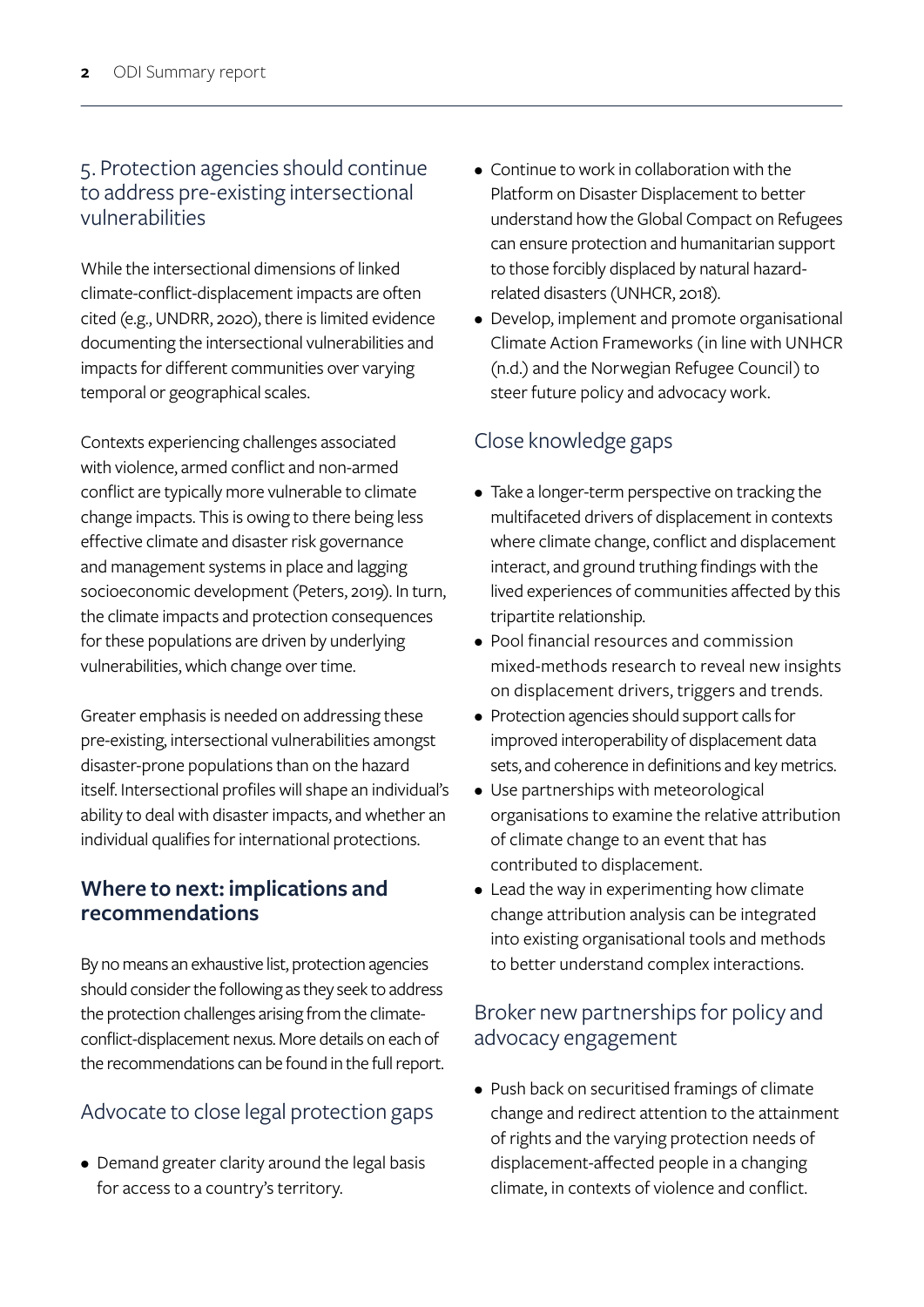• Engage with UN Security Council members on humanitarian access, climate and hunger, protection of civilians and displacement linked to extreme weather events.

#### Accelerate sectoral responses that support humanitarian and climate ambitions

- Devise a strategy between likeminded agencies for how the Climate, Environment and Conflict Action Plan proposed following the 75th UN General Assembly on the humanitarian impacts of climate-conflict-environmental nexus can be scoped further.
- Mainstream climate resilient adaptation into multi-year interventions (e.g., for water, sanitation and hygiene; electricity; health; and education).
- Advocate for the financial inclusion of crisisaffected people through access to bank accounts, credit and other mainstream financial services.
- Collaborate with development counterparts specialising in disaster risk to design and deliver genuinely conflict- and displacement-sensitive disaster risk reduction interventions
- and document these through robust empirical research.
- Engage with National Disaster Management Authorities and join the Risk-informed Early Action Partnership (REAP) to champion displacement issues within early action (REAP, 2021).

#### Get one's own house in order by greening operations

• Become signatories to The Climate and Environment Charter for Humanitarian Organisations, develop implementable Plans of Action with green targets to reduce carbon emissions at agency or departmental level, and establish an environmental footprint baseline against which to track progress. Consider how supply chains can be 'greened' by prioritising eco-friendly suppliers and shifting to renewable energy technologies.

This is a summary version of the report: Peters, K., Gray-Meral, A., Opitz-Stapleton, S. and Measures, H. (2021) Climate, conflict and displacement: implications for protection agencies. London: ODI. (www.odi. org/en/publications/climate-change-conflict-anddisplacement-implications-for-protection-agencies)

Full references can be found in the full report.